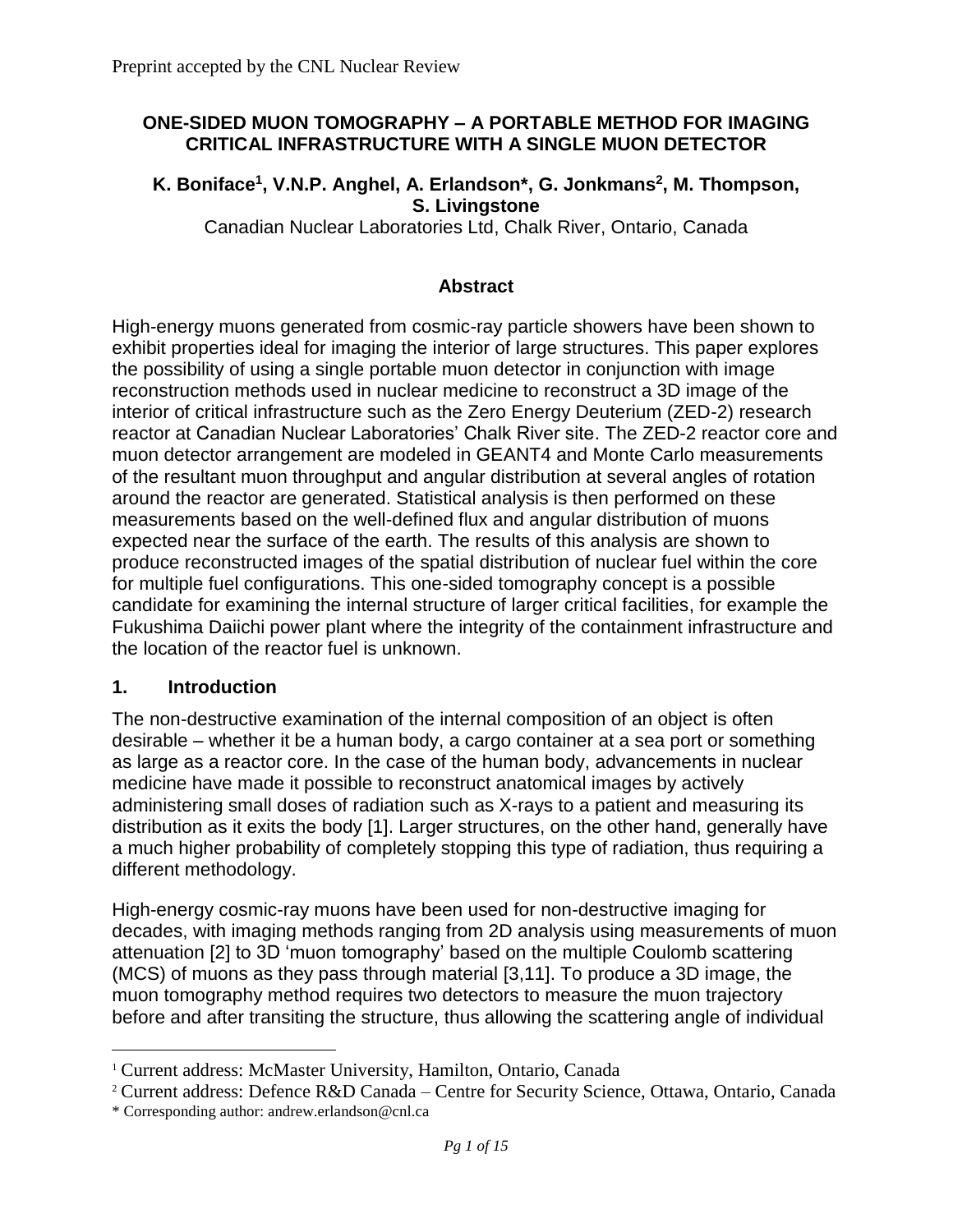muons through the structure to be determined. Analysis of the magnitude and spatial distribution of muon scattering events can provide a means of imaging the internal composition of structures with particular emphasis on discriminating between materials of high, medium and low atomic number [3][11].

This paper aims to demonstrate the effectiveness of a muon imaging technique that requires only one detector for examining critical infrastructure for the purpose of nuclear safeguards, waste management, and assessment of damaged reactor cores. Using a single portable detector that measures the distribution of the attenuated muon flux through a structure from several points of view, a 3D image of the structure's internal composition can be reconstructed, with particular emphasis on the presence and spatial distribution of high-Z material. The overall concept is analogous to the type of imaging performed in nuclear medicine, with particle detection occurring only after its transmission through the object in question, and the reconstruction of an image based solely on its measured projections [1]. As such, our ongoing research investigates the integration of the algebraic reconstruction technique (ART) – an iterative reconstruction method commonly used in medical imaging [1] – with the detection and analysis of muons after their passage through a structure. Unlike medical imaging that has a known controlled radiation source, this proposed technique relies on background muon radiation that has a range of directions and energies.

In Section 2, we begin by comparing the proposed 'one-sided muon tomography' concept to the established two-sided scattering tomography technique [11]. The basic mathematical concepts of tomography in the field of medical imaging are then reviewed in Section 3, and it is shown that the proposed concept is closer to the original meaning of tomography than two-sided muon tomography. Section 4 then presents reconstructed images based on Monte Carlo measurements of muons after their passage through a simple mock-up of the ZED-2 research reactor with different configurations of nuclear fuel within the core. In particular, the fuel distributions examined are arranged to simulate a reactor in a post-accident scenario. The reconstructed distribution of nuclear fuel throughout the core is clearly distinguishable in each case, supporting the validity of this imaging technique for further application.

# **2. Imaging with Muons**

Muons are charged particles created as a result of the interaction of cosmic radiation – mainly high-energy protons – with the upper layer of the earth's atmosphere. They can be detected near the surface of the earth at a rate of approximately 1 cm<sup>-2</sup>min<sup>-1</sup> with an average energy of 3-4 GeV [4]. The high energy of muons coupled with their large mass (≈206  $m_e$ ) [4]enables them to penetrate deeply into matter before being attenuated, hence they provide the means to image large structures containing high-density, high-Z material [3]. As muons traverse through matter, they lose energy due to ionization and experience MCS causing small changes in their trajectory [4], and each of these physical processes provide the basis for different imaging techniques.

## **2.1 Multiple Coulomb Scattering and Two-Sided Muon Tomography**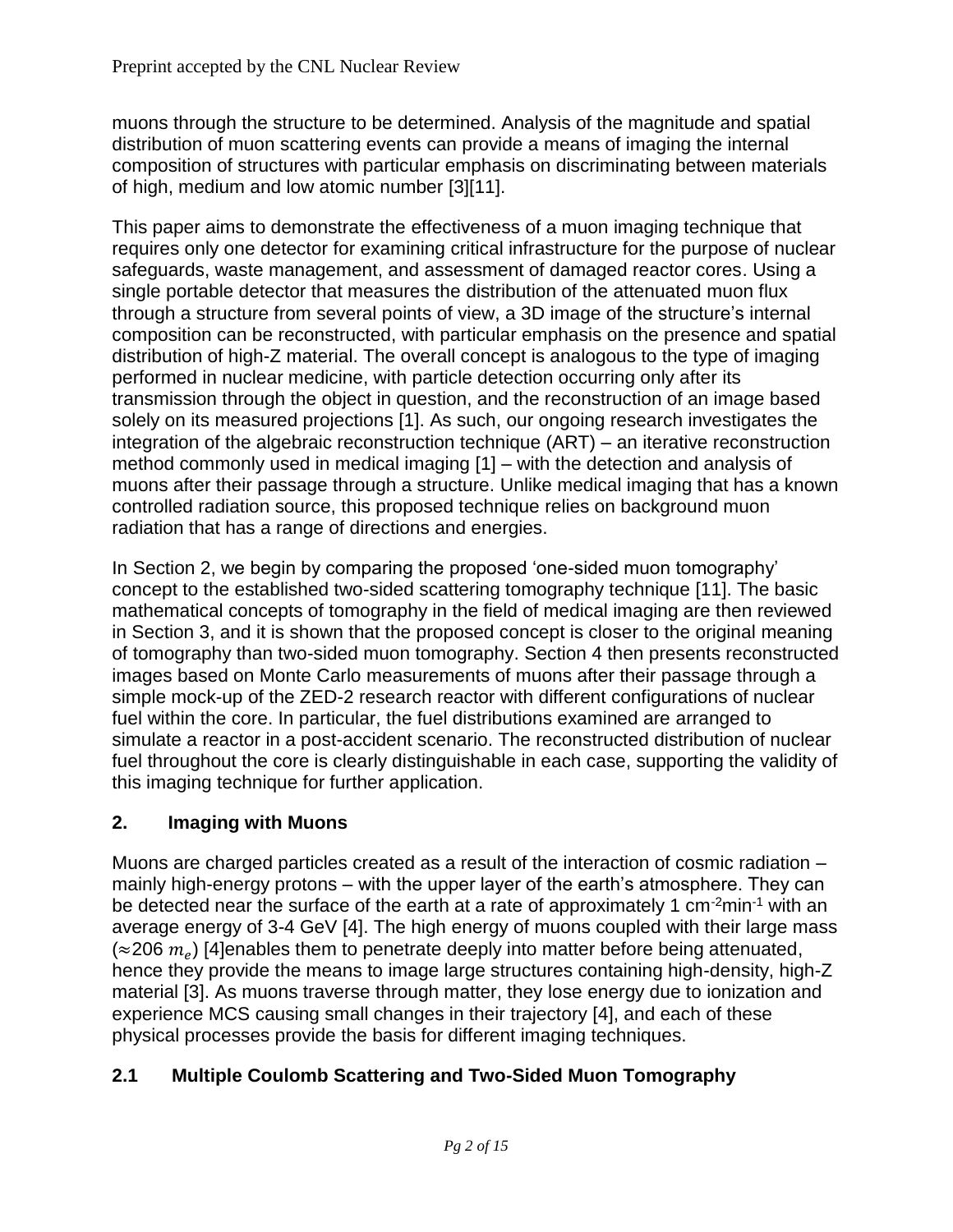The total scattering angle of a muon through any material is directly related to the atomic number and density of the material and the momentum of the incident muon. Statistically, the distribution of the planar scattering angle of muons through a material of a given thickness is approximately Gaussian with a mean of zero and a standard deviation that increases as the density and atomic number of the material is increased and as the momentum of the muon is decreased [4]. Due to the high energy and large mass of muons, the scattering that occurs is relatively small in magnitude (i.e., mrads), enabling individual muon trajectories to be readily tracked by placing detectors directly before and after the object in question [5][11].

Figure 1 shows a schematic of the Cosmic Ray Inspection and Passive Tomography (CRIPT) prototype system which is currently operating at Chalk River Laboratories (CRL) to exploit the MCS of muons for the purpose of imaging nuclear fuel for safeguards and waste management [5][11]. From the directional information recorded for each detected muon, a 3D representation of the density of scattering locations throughout the cargo bay area can be produced and the nature of the scattering material can then be inferred. This concept allows for the resolution of low, medium and high-Z material located within the cargo, and is particularly sensitive to special nuclear material (SNM) such as uranium and plutonium [5][11].

# **2.2 Attenuation and One-Sided Muon Tomography**

In the field of nuclear medicine, X-ray computed tomography (CT) is a type of diagnostic scan that involves irradiation with X-rays to generate images of a patient's anatomy. An X-ray source and detector arrangement are rotated around the central axis of the patient, taking measurements of the distribution of transmitted X-rays on the exit side of the body. At each discrete angle of rotation, the measured data represents a 2D projection of the 3D distribution of X-ray attenuation coefficients – or tissue types – within the patient. The objective is then to reconstruct the 3D distribution based solely on the measured projections [1].

Measuring the attenuation of muons as they pass through matter can be used in a similar manner if the scale of the object is large enough. As muons pass through a given material, ionization causes them to lose energy at a rate of approximately 2 MeV per g/cm<sup>2</sup> [4]. Consequently, with initial energies in the GeV range, significant attenuation of the muon flux will be observed only after the particles have traversed large quantities of high-density material such as that found in a reactor core.

The imaging system used during a CT scan requires a detector on only one side of the patient; a second detector measuring incoming radiation is not required as a known source is used. The measured distributions are interpreted by comparing them to the uniform distribution measured if the patient were not present [1]. In order to be truly analogous to an X-ray CT scan, a muon imaging system requires only one detector that detects muons after their transmission through a structure, and the detector must be moved to various locations around the central axis of the structure. This concept requires knowledge of the distribution of muons expected without the structure present.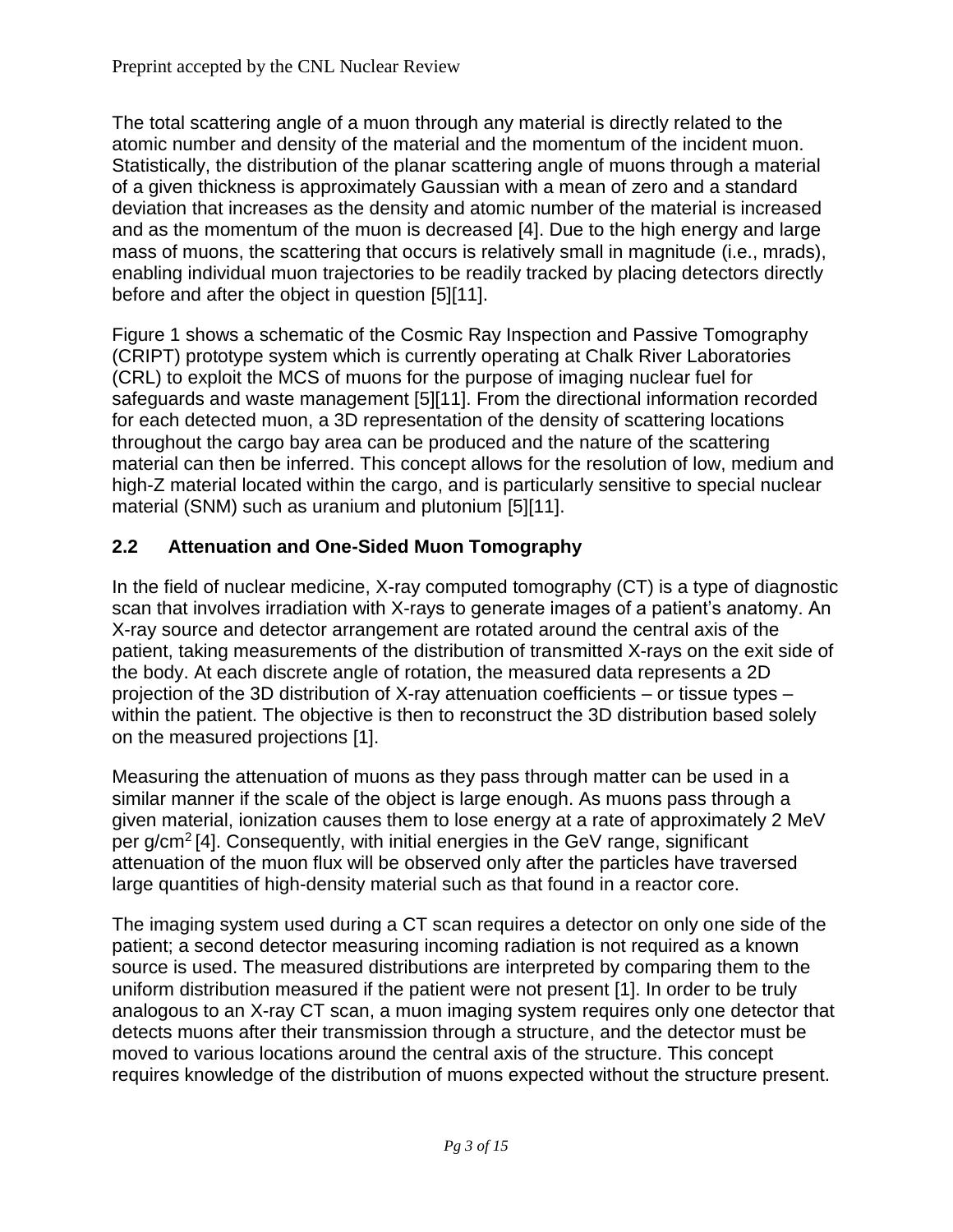The angular distribution of muons near the surface of the earth has been welldocumented, and can be described as having uniformity in the azimuthal angle, and a zenith angle (deviation from vertical) distribution that is dependent on the energy of the particles. For the average muon with an energy of  $\sim$ 3 GeV, the zenith angle distribution is  $cos^2\theta$  in shape, where  $\theta$  is the angle between the muon trajectory and the vertical after projection onto either of the two vertical orthogonal planes [4]. Using this information, it becomes possible to eliminate the necessity of an 'upper detector' (referring to Figure 1) in a muon imaging system.

Using a horizontal detector (such as that shown in Figure 1) it would be difficult to find a suitable axis of rotation around many large structures, hence the initial proof of concept of the one-sided muon tomography method uses a vertical detector that can be positioned to the side and below a structure. The non-vertical components of the muon flux at several angles of rotation around the structure can then be detected and analyzed. Figure 2 illustrates an example of the geometrical setup for this imaging concept, with the structure being a large vertical cylinder, representing a simplification of the ZED-2 reactor core. At each angle of detection around the central axis of the core, the expected flux in each angular component of the distribution is compared with the measured flux, providing a measurement of the relative attenuation in each direction that can yield information about the type of material the muons passed through.

# **3. 2D Image Reconstruction From Projections – Mathematical Background**

## **3.1 Forward Projection and the Radon Transform**

The Radon transform is an integral transform that provides the mathematical foundation for tomographic image reconstruction. The transform describes the process of projection by relating a 2D function to the collection of line integrals of that function along paths normal to the plane of projection [6]. Figure 3 illustrates an example of this concept with a simple density function  $f(x, y)$  shown in the  $(x, y)$ -plane and its projection  $R_{\theta}(x^{'})$  onto the  $x^{'\text{-}}$ line that has been rotated at an angle  $\theta$  with respect to the *′* positive  $x$ -axis.

At each position on the  $x$ '-line, the value of  $R_{\theta}(x^{'})$  represents the integral of  $f(x, y)$ *′* along a line parallel to the *y*'-axis and passing through x'. Thus the Radon transform of a function can be described mathematically by [6]:

$$
R_{\theta}(x') = \int_{-\infty}^{\infty} f(x, y) dy' \tag{1}
$$

In the case of X-ray CT, the function  $f(x, y)$  maps the X-ray attenuation coefficient at any point  $(x, y)$  in the cross-section of the patient and the function  $R_{\theta}(x^{'})$  is the number ′ of X-ray events detected at a position  $x^{'}$  with respect to the rotated coordinate system of the detector [1]. If  $R_{\theta}(x^{'})$  is known for an infinite number of values of  $\theta$ , inversion of the *′* Radon transform can be used to recover the original density function from its projections [1][6]. In medical imaging, it is common practice to reconstruct individual 2D crosssections of a patient independently and combine these slices to produce a final 3D image [1].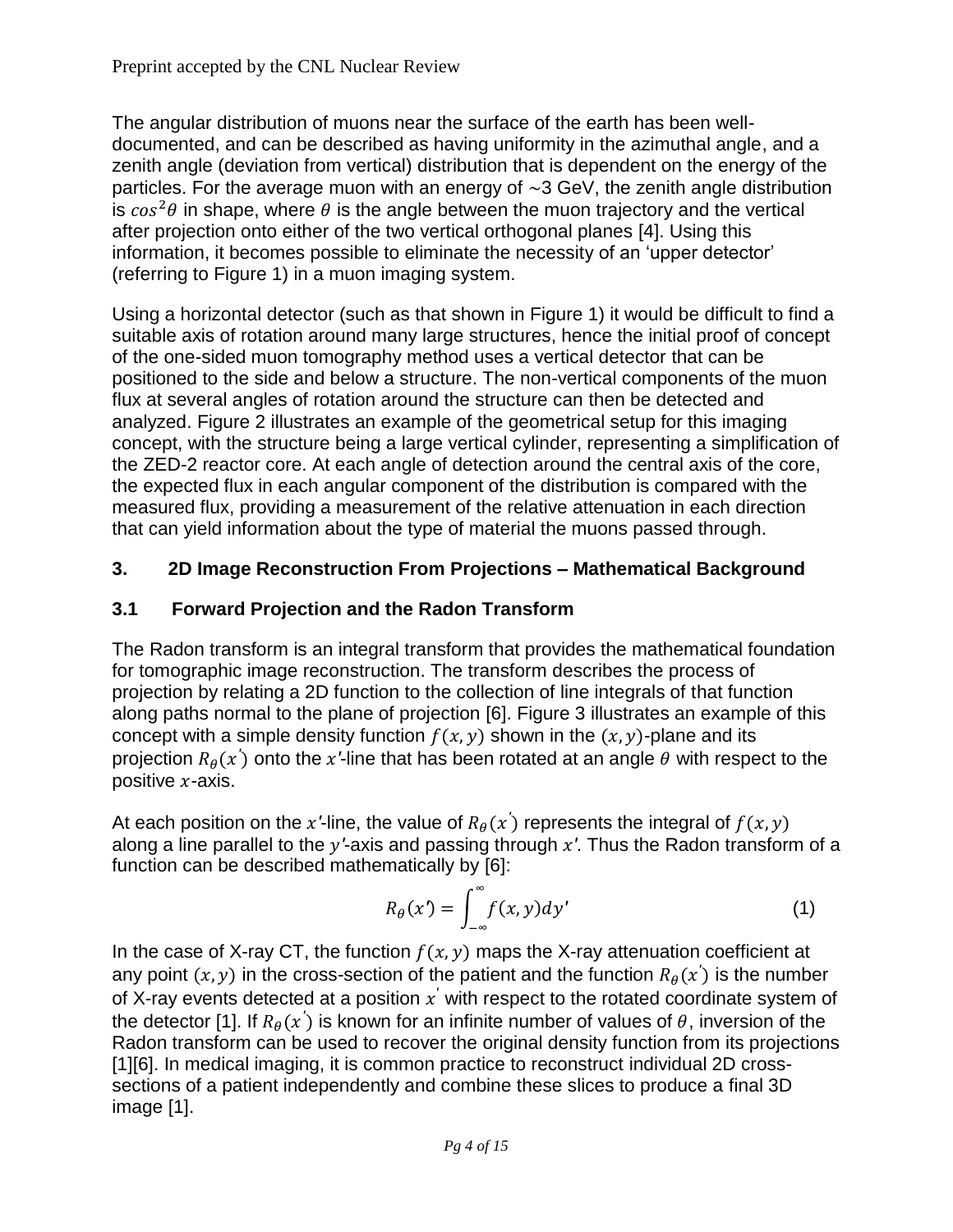In reality  $R_{\theta}(x')$  and  $f(x, y)$  are functions of discrete variables – there are finite points of *′* measurement (called detector bins) along the x'-axis and finite image pixel positions in the  $(x, y)$ -plane. As such, a system of algebraic equations can be constructed that describes the array of unknown pixel densities in the cross section of the image in terms of the projection data from all angles of measurement [6]. For each individual bin on the detector plane and for each angle of detection, the weighted contribution of every pixel in the image plane to that measurement can be modeled. With a total of  $N$  detector measurements and  *pixels on the image plane, the system of equations is described* by [6]:

$$
r_i = \sum_{j=1}^{M} A_{ij} f_j \qquad \text{where } i = 1, 2, \cdots N \tag{2}
$$

where the vector  $r$  holds the entire dataset of detector measurements, the vector  $f$  is a one-index representation of the pixels on the image plane, and the matrix  $A$  is a discretization of the Radon transform with each element  $A_{ij}$  representing the weight that is assigned to pixel *j* for the  $i^{th}$  element in the measured dataset.

## **3.2 The Algebraic Reconstruction Technique (ART)**

While inversion algorithms do exist for the Radon transform of continuous functions, the discrete nature of image reconstruction creates significant challenges that preclude the use of these algorithms [7]. Hence, a way of approximating the inversion process must be used instead. This paper focuses on a particular iterative reconstruction method (ART) which assigns an initial estimate to each pixel and updates the solution based on a comparison of the projections calculated from the current image estimate to the measured projection [1].

This method is of row-action type whereby each of the equations that describe the system is examined individually; the vector of unknowns is updated after each equation has been analyzed and then the next equation is addressed. One iteration of the algorithm is complete when every equation in the system has been addressed once. The process can be described mathematically by the following formula (based on the information presented in [1]):

$$
f^{(k+\frac{i}{N})} = f^{(k+\frac{i-1}{N})} + \frac{r_i - \langle A_{(i,\cdot),f}^{(k+\frac{i-1}{N})} \rangle}{\left\| A_{(i,\cdot)} \right\|^2} A_{(i,\cdot)}^T
$$
 (3)

where  $k$  is the iteration number,  $A_{(i,\cdot)}$  is the  $i^{th}$  row of the matrix  $\boldsymbol{A}$  and  $i$  goes from 1 to  $N$ , allowing for each equation in the system to be analyzed in sequential order for each iteration.

The process is initiated by assigning an estimate  $f^{(0)}$  to the solution vector – this is typically a uniform vector with all elements having a value of zero [1]. At each step, the projection value that corresponds to the current solution estimate  $r_{i, current \ estimate}$  =  $\langle A_{(i,\cdot),}f^{(k+\tfrac{i-1}{N})}$  $(\frac{1}{N})$  is calculated and compared to the actual measured projection value,  $r_i$ .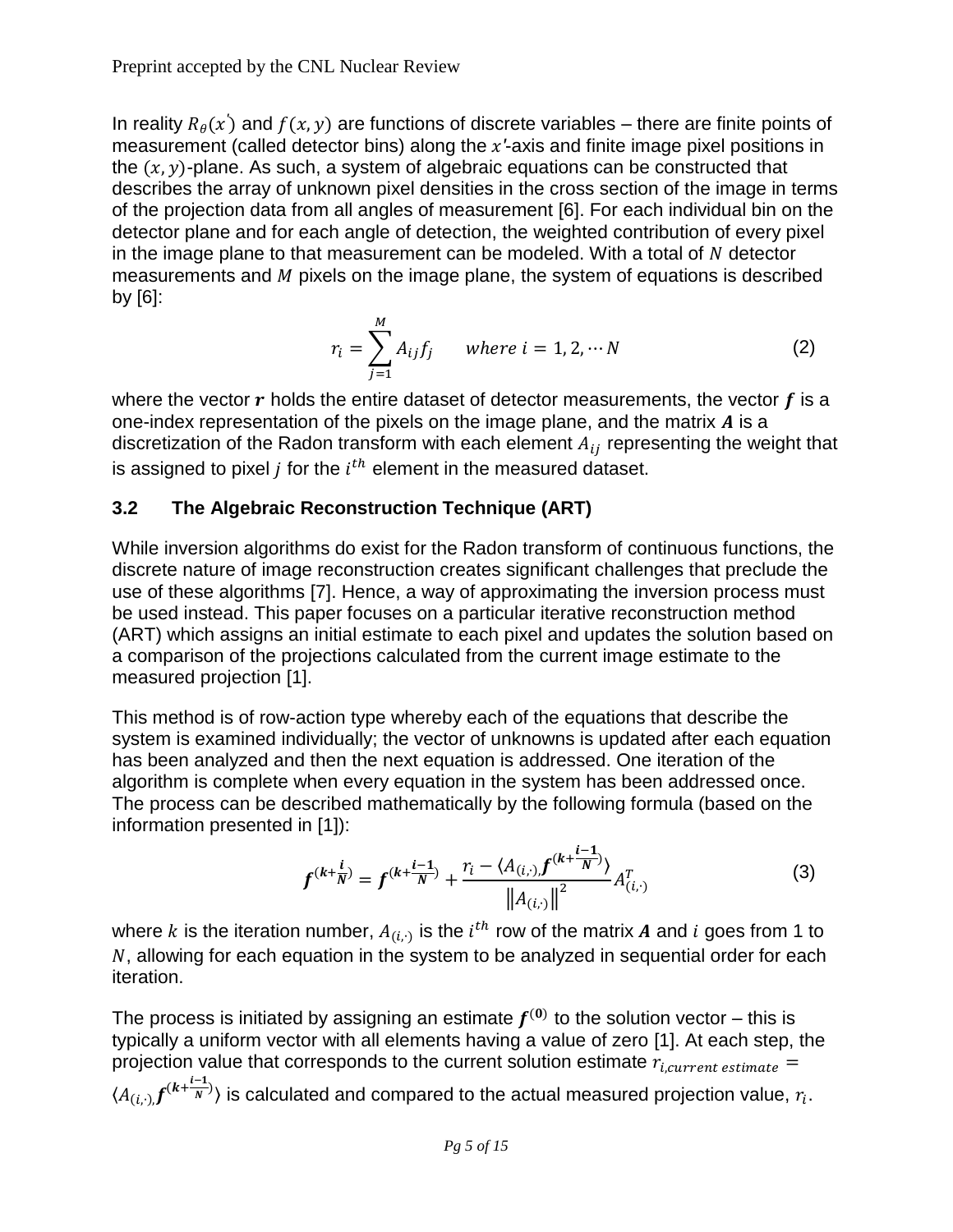The result of this comparison is then used to modify the current estimate of the solution  $f^{(k+\frac{i-1}{N})}$  $\frac{1}{N}^{(k+1)}$  to create a new estimate  $f^{(k+\frac{t}{N})}$  $\frac{1}{N}$ ). The process is then repeated until a specified convergence condition has been met [1].

## **4. Simulations of the ZED-2 Research Reactor**

The ZED-2 research reactor located at AECL CRL is an ideal candidate for testing muon imaging methods. It is a small, zero-power, heavy-water moderated reactor in which a broad range of fuel types and fuel channel configurations can be studied [8]. The next two sub-sections discuss results from the previously studied two-sided muon tomography method and present preliminary results from the proposed one-sided approach.

# **4.1 Previously Published Results Using Two-Sided Tomography**

In 2013, Jonkmans *et al.* published the results of a feasibility study in which the twosided muon tomography method (as discussed in section 2.1) was theoretically demonstrated for the purpose of imaging critical facilities using a simplified simulation of the ZED-2 geometry [9]. Two large ( $9x4$  m<sup>2</sup>) vertical detectors were placed on either side of the reactor, as shown in Figure 4 (left) and two different fuel channel configurations (Figure 4, right) were simulated and reconstructed.

By analyzing the scattering angles of individual muon tracks over a period of 5 days, the images shown in Figure 5 were reconstructed [9]. The difference in fuel mass distribution is clearly discernible for the two cases, thereby supporting the validity of the concept; however it is important to consider the size and placement of the detectors in regards to the feasibility of the experiment. When the space constraints inside the reactor building are taken into account, it is clear that these  $9x4 \, \text{m}^2$  detectors cannot realistically be positioned as suggested by Figure 5. Interestingly, this two-sided method is currently being proposed for imaging the Fukushima Dai-ichi power plant to assess the damage done by the earthquake in 2011 [10].

# **4.2 Preliminary Results for the Proposed One-Sided Tomography Method**

Using instead the proposed one-sided muon tomography method, a smaller, portable detector can be utilized and provide a more practical option for imaging the contents of critical infrastructure such as the ZED-2 core. The detector is  $1x1$  m<sup>2</sup> and can therefore be manoeuvred more easily within the confined spaces of the reactor building. Figure 6 shows one possible configuration of detector positions where the detector (shown in red) is placed in the space between the graphite reflector and concrete wall and can be rotated around the central axis of the reactor. In comparison, the arrangement shown in Figure 4 is not physically possible due to constraints from equipment and infrastructure.

There are two significant geometrical considerations to be made when attempting to use the image reconstruction methods described in Section 3 in conjunction with measurements of cosmic-ray muons. First, given the natural distribution of muons at the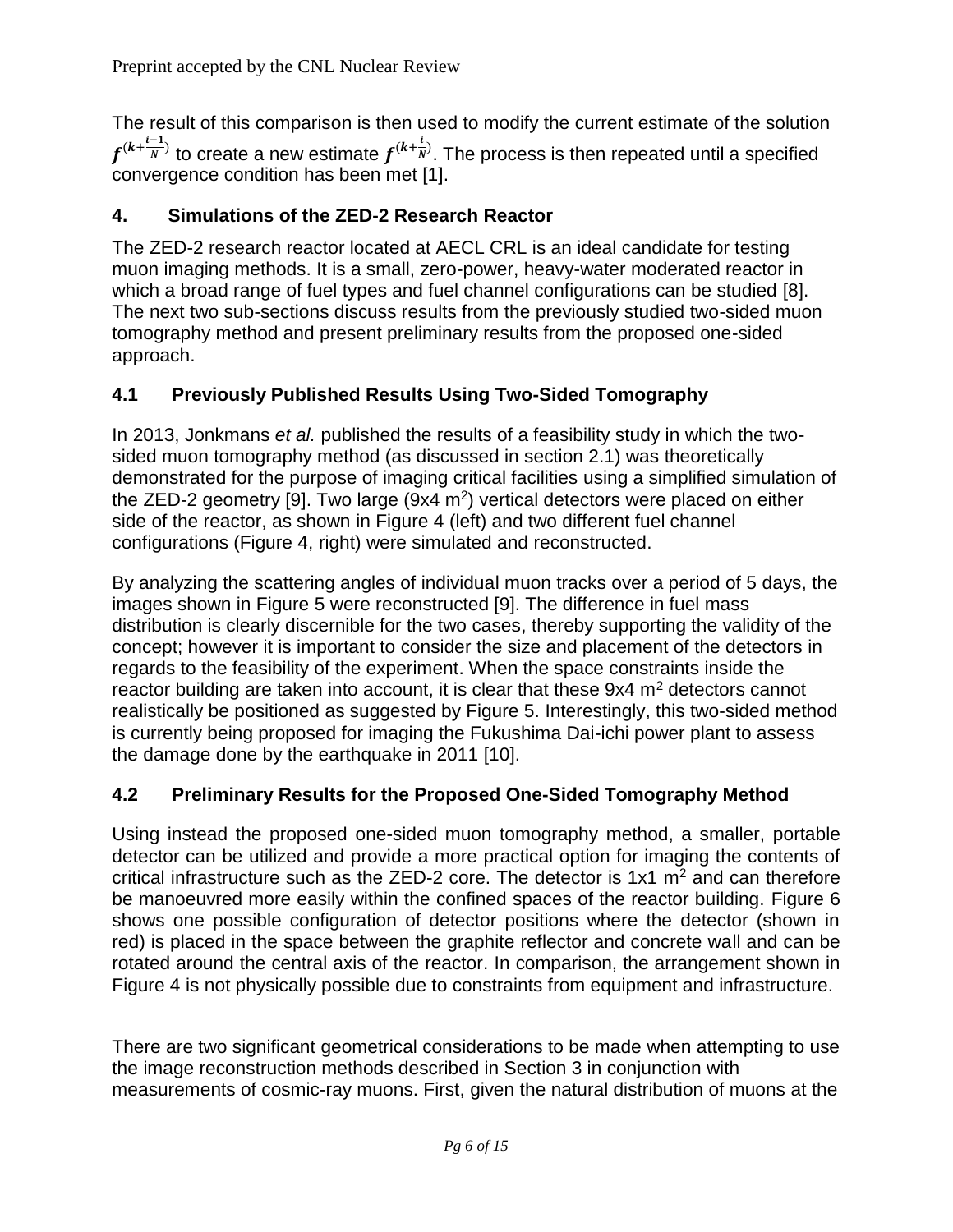surface of the earth, it is difficult to separate the imaging volume into 2D cross-sections to be reconstructed independently, and so a full 3D imaging volume must be considered from the start. Second, we are no longer dealing with projection rays that are all parallel at each angle of detection.

In the reconstruction methods used in medical imaging, each bin on the detector expects to see particles with only one incident angle [1], [6]. A muon detector however observes particles with a range of incident angles. Since the distribution of muons at any point near the surface of the earth is expected to be the same over a long enough period of time, a solution to this problem is to divide each bin on the plane of detection into further sub-bins corresponding to the angular components of the distribution seen by the detector. An illustration of this angular bin concept is shown in Figure 7 where the detector (shown in blue) has been divided into a number of bins (called pixels), and for each pixel, the detected muons are then divided further into bins corresponding to their incoming angle. Each individual angular bin (an example of which is highlighted in red in Figure 7) corresponds to a separate equation in the system described by Equation 2. Consequently the total number of equations,  $N$ , is equal to:

$$
N = nD \times nP \times nA \tag{4}
$$

where  $nD$  is the number of detector positions used,  $nP$  is the number of pixels the detector is divided into, and  $nA$  is the number of angular bins the observed muon distribution has been divided into.

Another notable difference between using X-rays and muons for imaging is the amount of scattering experienced by each type of particle. In a CT scan, the majority of the Xrays either pass through the tissue are absorbed; the amount of scattering that occurs is small by comparison [1]. With muons, the relative amount of scattering versus attenuation is more significant [4] and is consequently a source of noise in the reconstructed image. However, similar to the imaging method described in Section 2.1, the one-sided tomography method relies on the fact that the magnitude of the scattering angles is relatively small due to the high energy of the particles [4]. The two-sided method makes use of this by only requiring a detector system with a small angular acceptance [5]. The one-sided method assumes that since these deflections are small that the corresponding level of noise will also be small. In the next section, we will see that this is a valid assumption given that the fuel mass distributions are easily distinguishable in each presented case.

## 4.2.1 One-Sided Tomography Results

Figure 8 (top row) shows four different fuel configurations within the ZED-2 core and the resulting reconstructed images (middle row) obtained using the one-sided muon tomography method. Twelve angles of detection spaced evenly over 360*°* were used (refer to Figure 6 for positioning) and at each angle, approximately 2.75 days worth of muon events were simulated (resulting in a total exposure time of  $\sim$ 33 days). The dataset obtained at each position of the detector was then subdivided with values of  $nP = 100$  and  $nA = 358$  resulting in a total of 429,600 equations in the system, each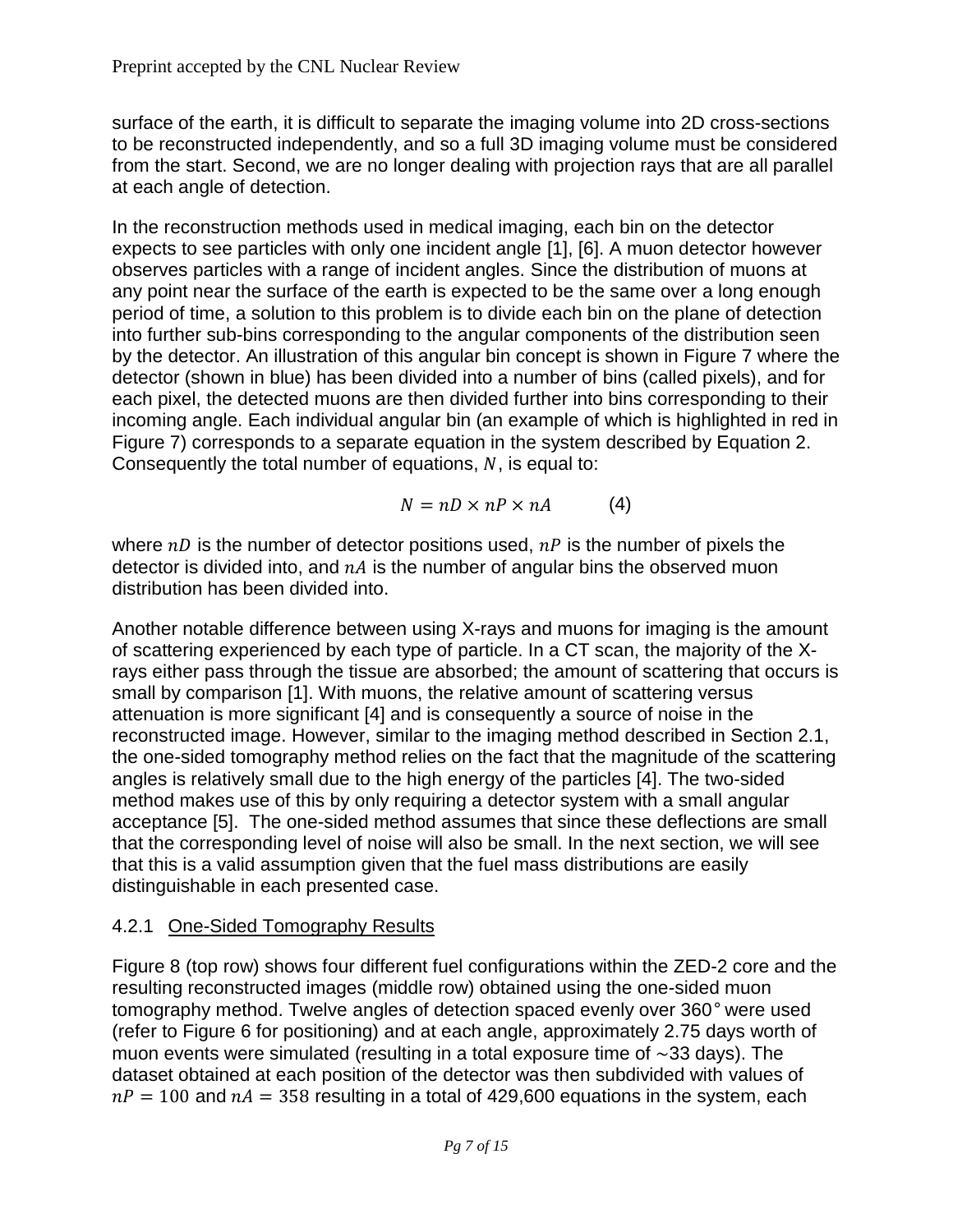corresponding to an individual element in the vector  $r$  (as described in Section 3.1). For each fuel configuration, the data recorded in  $r$  is the number of muon events detected in each angular bin subtracted from the number of events that were expected in each bin without the reactor geometry present. In this way, the measured flux in each angular component is normalized to the expected, non-uniform  $\cos^2\theta$  distribution found in nature.

After a single iteration of the ART algorithm (Equation 3), the images shown in the middle row of Figure 8 were reconstructed. In each of the top-down projections of the reconstructed images, the overall distribution of nuclear fuel is clearly visible. The outer dimension of the calandria vessel (which contains heavy water) is observed to be close to its true value of a radius of 168 cm and the relative location of the fuel within the vessel is in agreement with the simulated channel locations.

In each of the images, two inaccuracies can be noted. The first is the low-density that has been reconstructed at the centre of the core. The second is the oscillating pattern of high-density material seen where the fuel is present. It is of note that in the reconstructed images of Figure 8, there are 12 iterations of this oscillating pattern spaced evenly over 360*°*. It is for this reason that they are believed to correspond to the 12 angles of detection that have been used. Both inaccuracies are believed to be an artefact of the weighting matrix used during the ART process and a method for correcting this is currently being investigated.

A method of background subtraction was implemented in an effort to highlight the effectiveness of the one-sided tomography method in light of the inaccuracies previously mentioned. The reconstructed image of the normal operations fuel configuration (Figure 8, left column) was used as a control case. Each of the subsequent reconstructed images were subtracted from this control case resulting in the images shown in the bottom row of Figure 8. This method neutralizes the effects of the low-density centre and the oscillations within the reconstructed fuel and as a result, clearly highlights the placement of missing fuel within the core. However, this requires an image of the structure before any 'damage' occurs; this initial image may not be available and therefore efforts are underway to improve the image reconstruction algorithms to remove these artefacts.

## **5. Conclusion**

The preliminary results presented in this paper show that using a single, portable muon detector can provide a more practical method to image the internal composition of critical infrastructure than the two-sided tomography method. Given careful consideration to the manner in which the raw detector measurements are processed, one-sided muon tomography is able to distinguish between materials of high, medium and low atomic number and in particular, can indicate when SNM is not present in places it was assumed to be. However, further development of the image reconstruction technique is required to eliminate the requirement for creating a 'before' image of the critical infrastructure.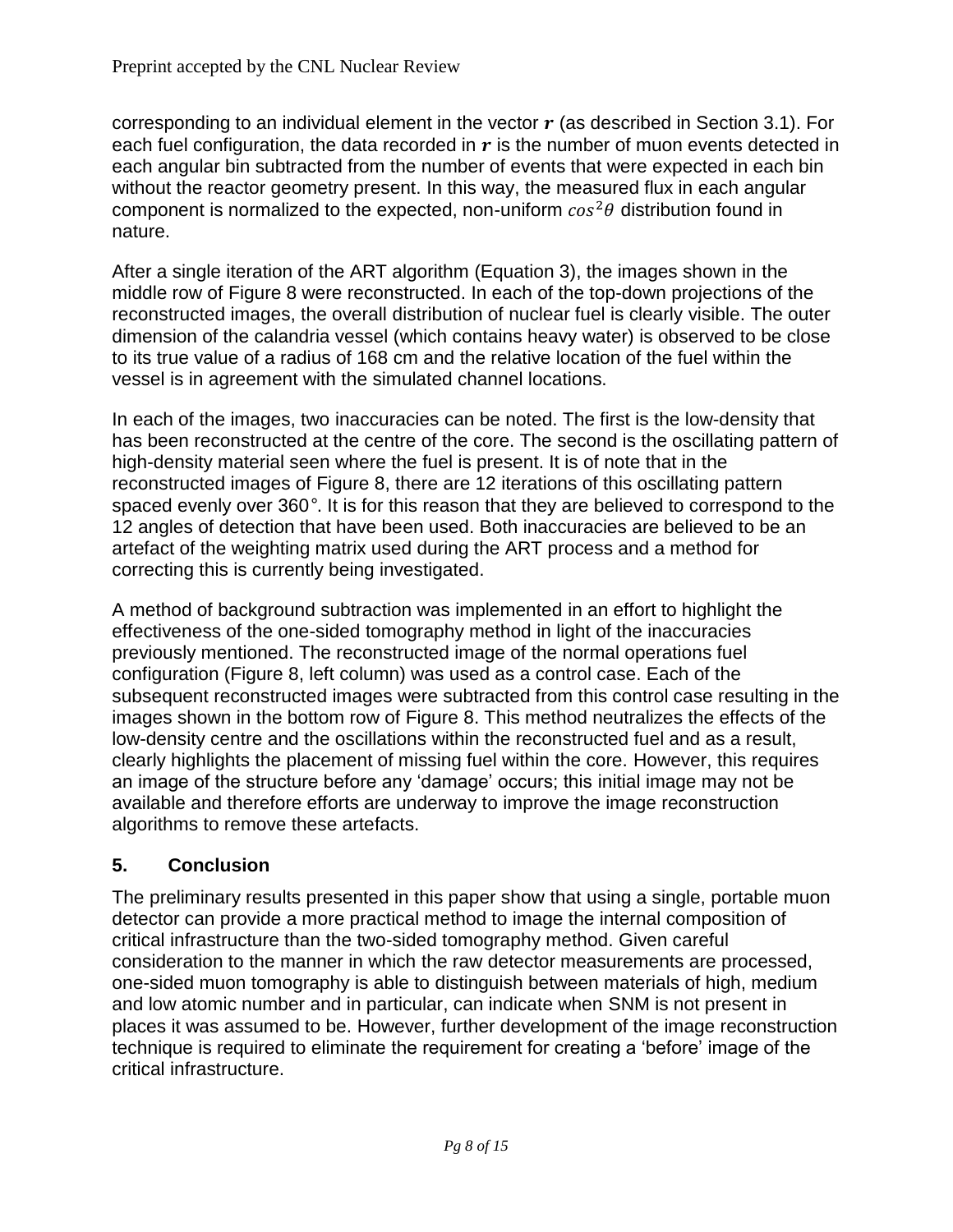Two-sided muon tomography has been suggested as a candidate for imaging large critical infrastructure such as operating reactor cores [9], nuclear waste storage containers [3], and for assessing the damage done to the Fukushima Dai-ichi power plant in 2011 [10]. However, the size and cost of the required detectors is significantly greater than that of the proposed one-sided method. While the total detection time for the one-sided approach is longer than two sided  $($   $\sim$  33 days versus  $\sim$  5 days), the overall practicality of manipulating and placing the smaller portable detector(s) (and subsequently expected lower costs) of the one-sided method suggests that it may be the more feasible option. In certain applications where the limits on detection time are not strict (e.g., imaging large, stationary structures for the purpose of nuclear waste management and non-proliferation), the proposed one-sided tomography approach may be a more practical option.

Development of the reconstruction techniques described in this paper continues. In particular, focus will now be given to optimizing parameters such as the size, placement and orientation of the detector, the size of the binning parameters (detector pixels and angular bins), correcting the weighting matrix, and refining the convergence criteria during the iterative solving process. The simulation of a more realistic detector, and the use of real data to further verify the validity of the concept will also be pursued.

#### **6. Acknowledgements**

The authors would like to acknowledge the productive cooperation between McMaster University and Canadian Nuclear Laboratories which facilitated the student internships which contributed to this work.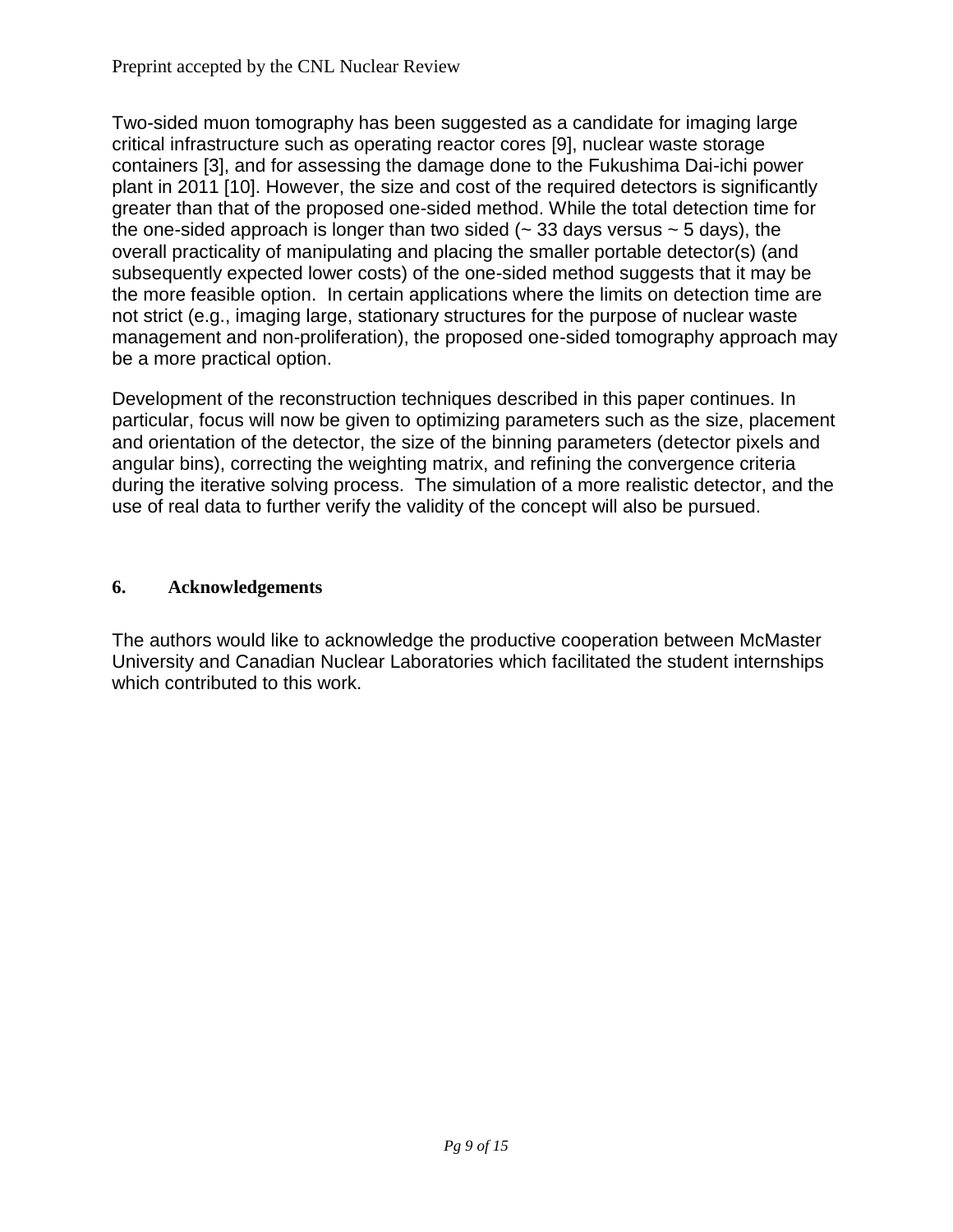#### **7. References**

- [1] G.T. Herman, "Fundamentals of Computerized Tomography: Image Reconstruction From Projections", Advances in Pattern Recognition, 2009
- [2] E.P. George, "Cosmic rays measure overburden of tunnel", Commonwealth Engineer, 1955, 455-457
- [3] G. Jonkmans, V.N.P. Anghel, C. Jewett and M. Thompson, "Nuclear waste imaging and spent fuel verification by muon tomography", Annals of Nuclear Energy, Vol. 53, 2013, pp. 267-273
- [4] J. Beringer *et al.* (Particle Data Group), "Review of particle physics", Phys. Rev. D86, 2012
- [5] G. Jonkmans *et al.*, "CRIPT Project Preliminary Results of Imaging Special Nuclear Materials With Cosmic Rays", Proceedings of the INMM 54th Annual Meeting, Palm Desert, CA, USA, 2013 July 14-18
- [6] P.P. Bruyant, "Analytic and Iterative Reconstruction Algorithms in SPECT", Journal of Nuclear Medicine, Vol. 43, 2002, pp. 1343-1358
- [7] P. Fishburn, P. Schwander, L. Shepp, R.J. Vanderbei, "The discrete Radon transform and its approximate inversion via linear programming", Discrete Applied Mathematics, Vol. 75, 1997, pp. 39-61
- [8] J.E. Atfield, "28-element natural UO<sup>2</sup> fuel assemblies in ZED-2", International Handbook of Evaluated Reactor Physics Benchmark Experiments, 2011
- [9] G. Jonkmans, J. Dubeau, V. Golovko, B. Sur, S.S. Hanama Witharana, "Remote imaging of critical facilities with cosmic rays", Proceedings of the INMM 54th Annual Meeting, Palm Desert, CA, USA, 2013 July 14-18
- [10] T. Sugita *et al.*, "Cosmic-ray muon radiography of UO<sup>2</sup> fuel assembly", Journal of Nuclear Science and Technology, Vol. 51:7-8, 2014, 1024-1031
- [11] V. Anghel *et al.*, "A plastic scintillator-based muon tomography system with an integrated muon spectrometer", Nuclear Instruments and Methods in Physics Research Section A: Accelerators, Spectrometers, Detectors and Associated Equipment, Vol. 798, 2015, pp. 12-23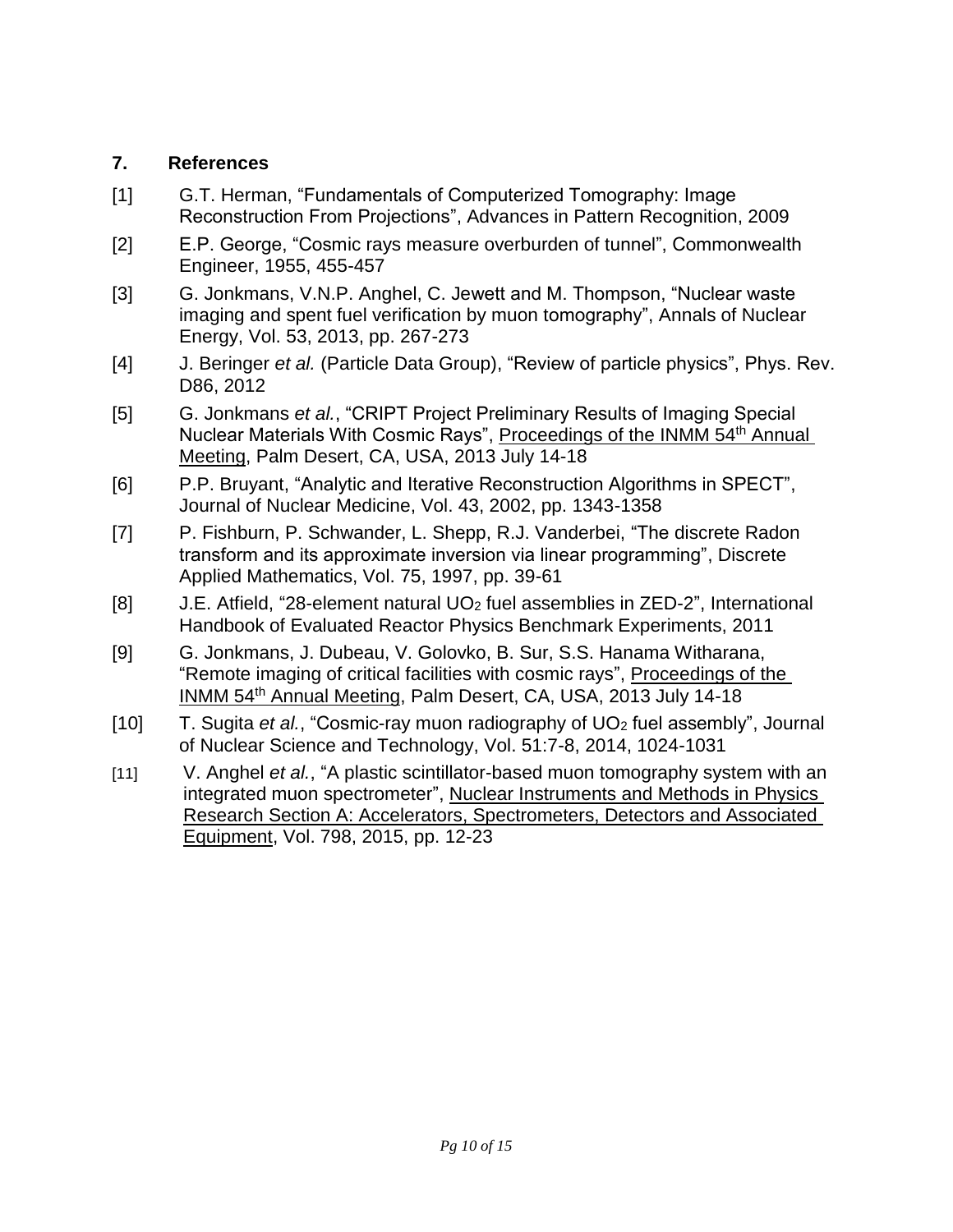#### **8. Figures**



**Figure 1:** A schematic of the CRIPT imaging system which utilizes the two-sided muon tomography concept.



**Figure 2:** Geometrical setup for the one-sided muon tomography concept.



**Figure 3:** Projection of a simple density function onto a rotated coordinate system.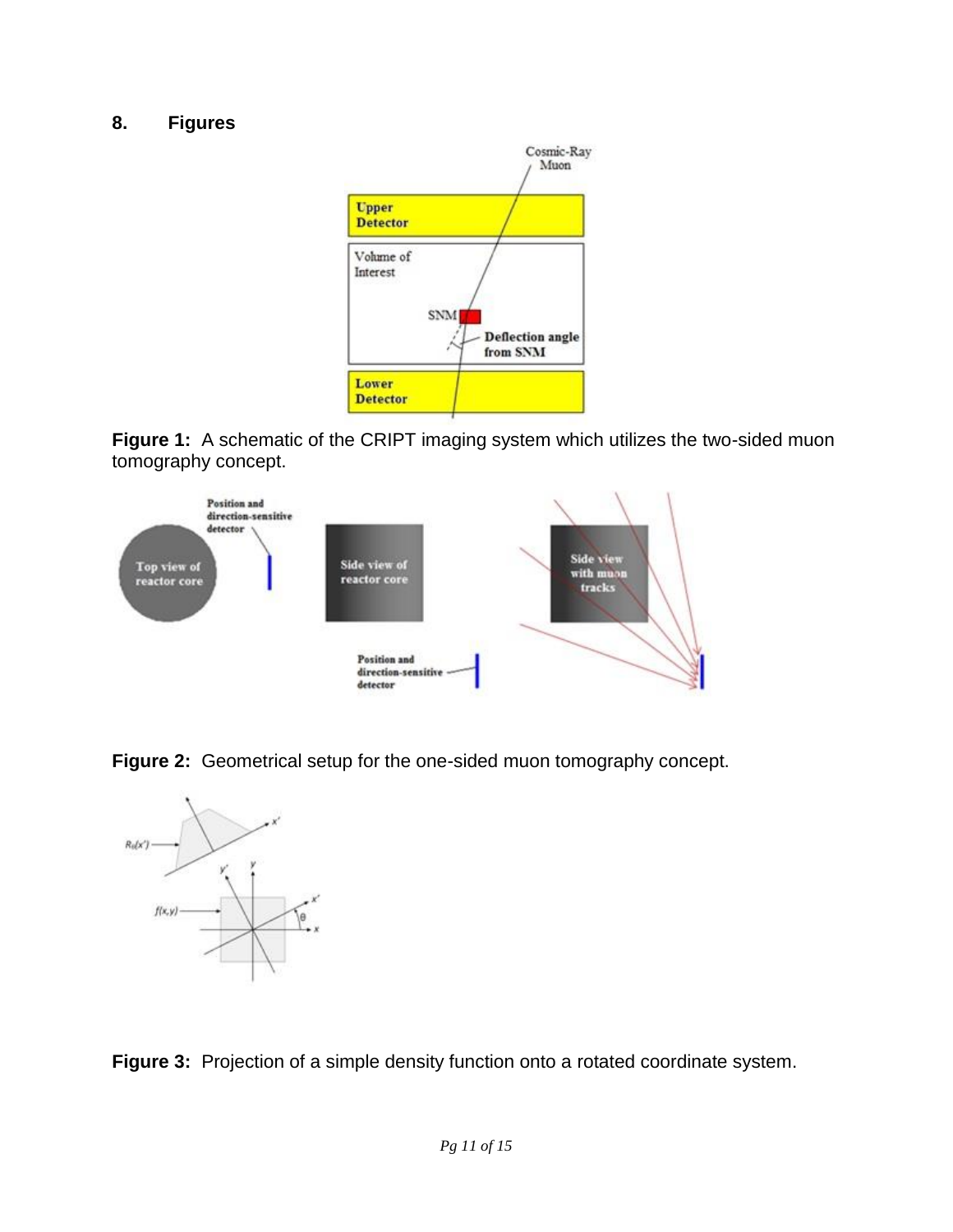

**Figure 4:** Left: main structural components of the ZED-2 reactor with two vertical muon detectors (thick red lines) placed on either side of the core. Top right: top-view of a fuel configuration representing normal operating conditions. Bottom right: top-view of a fuel configuration representing an accident scenario in which 19 fuel channels are missing [9].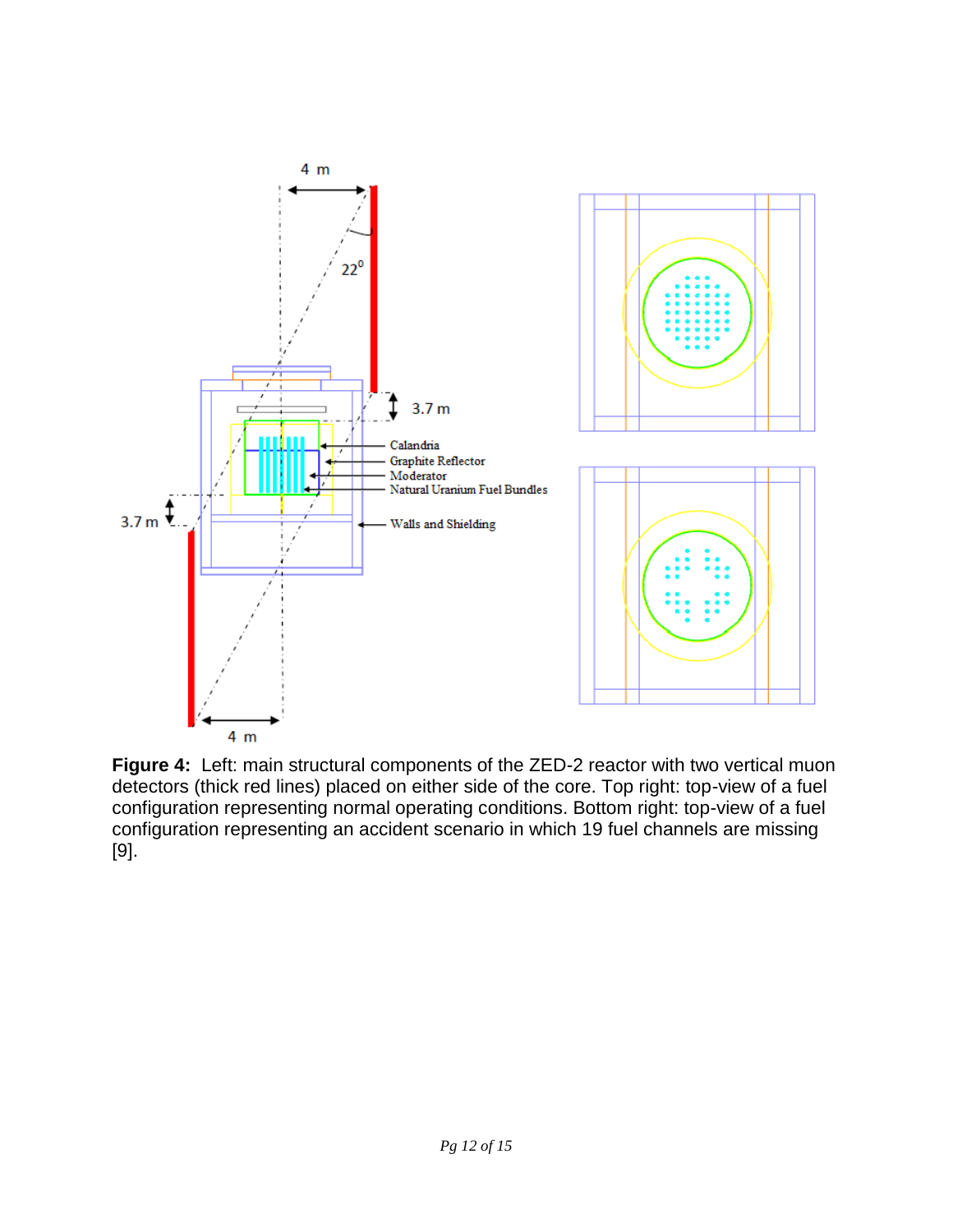

**Figure 5:** Reconstructed images of ZED-2 core during normal operating conditions (left) and a postulated accident scenario (right) [9]. Both images were reconstructed using two-sided muon tomography (refer to Figure 4).



**Figure 6:** Detector placement for one-sided muon tomography of the ZED-2 reactor. Left: side-view. Right: top-view.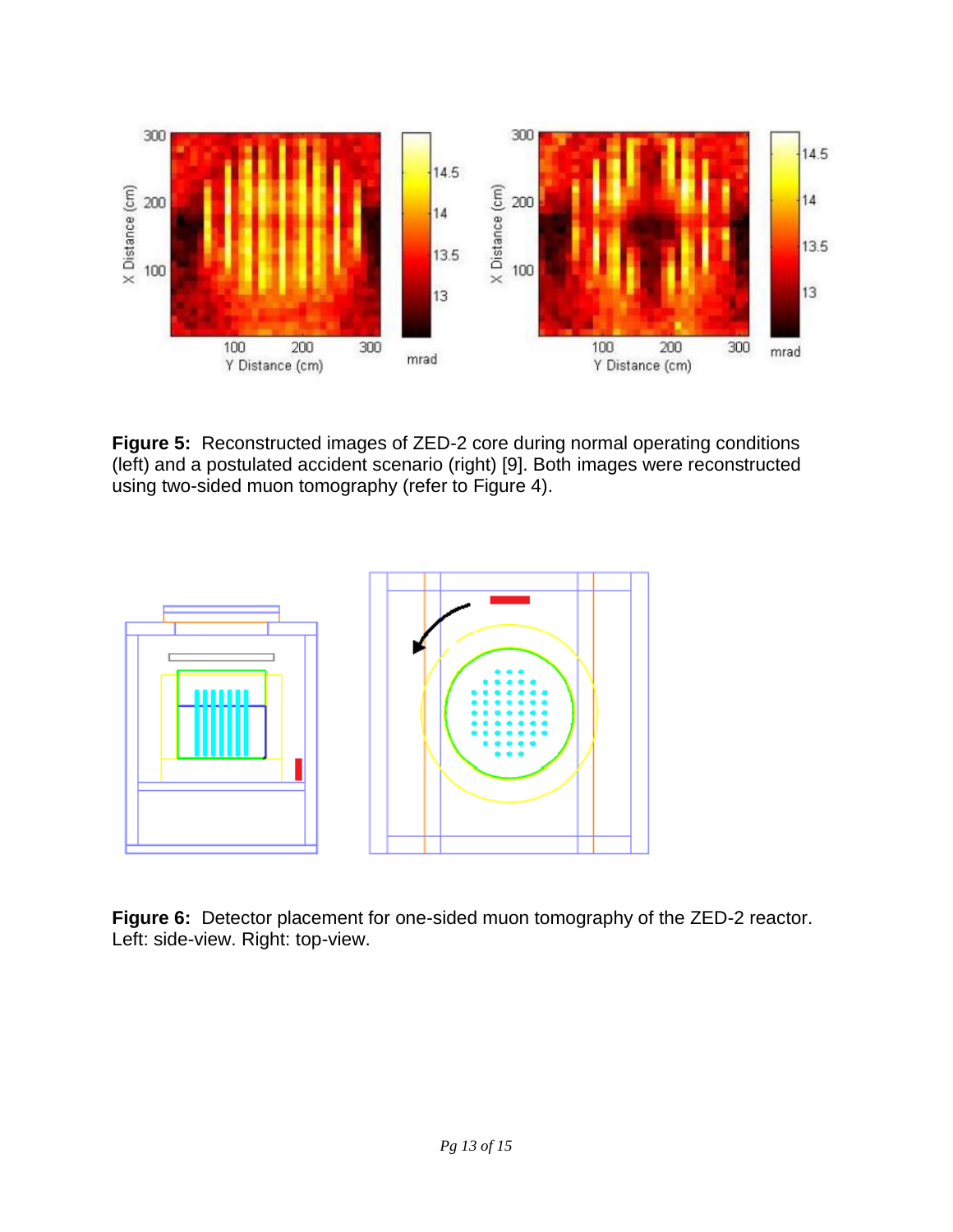

**Figure 7:** Illustration of the division of muon events into angular bins. Vertical muon detector shown in blue. A single angular bin has been highlighted in red.